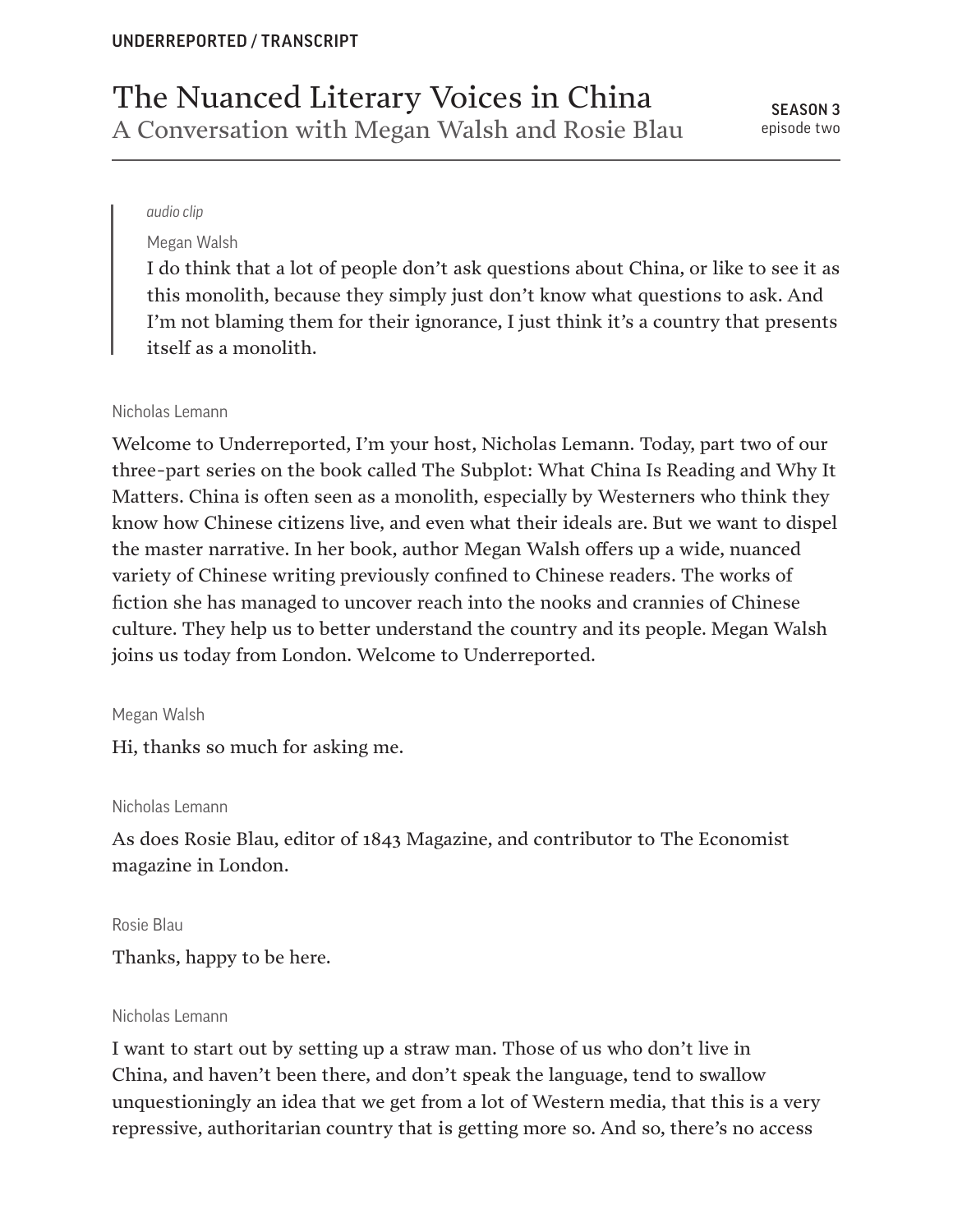to any kind of sense of what Chinese people are thinking and doing, except through official channels and a few political dissidents. So I'm saying that so you can tell me why I'm wrong. So please tell me why I'm wrong.

# Megan Walsh

Well I think the main reason is, as you rightly pointed out, that we have a media that tends to focus on binaries with China. It's a friend or foe; it's an oppressive state or an economic miracle. And we tend to also engage with China in the West as something that we are not. We define ourselves by our differences to it, especially in relation to things like censorship and the use of propaganda.

I think when I first went to China I went with that view myself, and I found myself interviewing various writers in a panel, and I asked them straight up about whether they're censored, and how they feel about self-censoring. And I instantly felt quite ashamed of the question, because I realized that it's something that they live with, they've lived with for a long time, but it also isn't the only prism through which they view the world, through which they work. And if that was something that they wanted to talk about, they would bring it up themselves.

But I realized from that point really, that it was really important to engage with what they were saying, rather than what they weren't saying, or what I assumed they were saying to please the government, or to submit to certain edicts.

# Nicholas Lemann

Rosie, could you talk a little bit about your own experience with China, and how you react to the straw man I was setting up?

# Rosie Blau

Sure. My first experience of China was in 1994, and I was an impressionable and ignorant 18 year old. I remember going—I was backpacking, and I went to Tiananmen Square. The 1989 crackdown in Tiananmen Square was basically, it was the first global news story, I think, that I really absorbed. I was 14 when it happened.

### *audio clip*

[archived recording of Tom Brokaw]

Good evening. We all knew it couldn't go on forever, but no one thought it would come to this. A brutal massacre of Chinese students and other protestors by the Chinese army. We've asked NBC's George Lewis to take us through this long,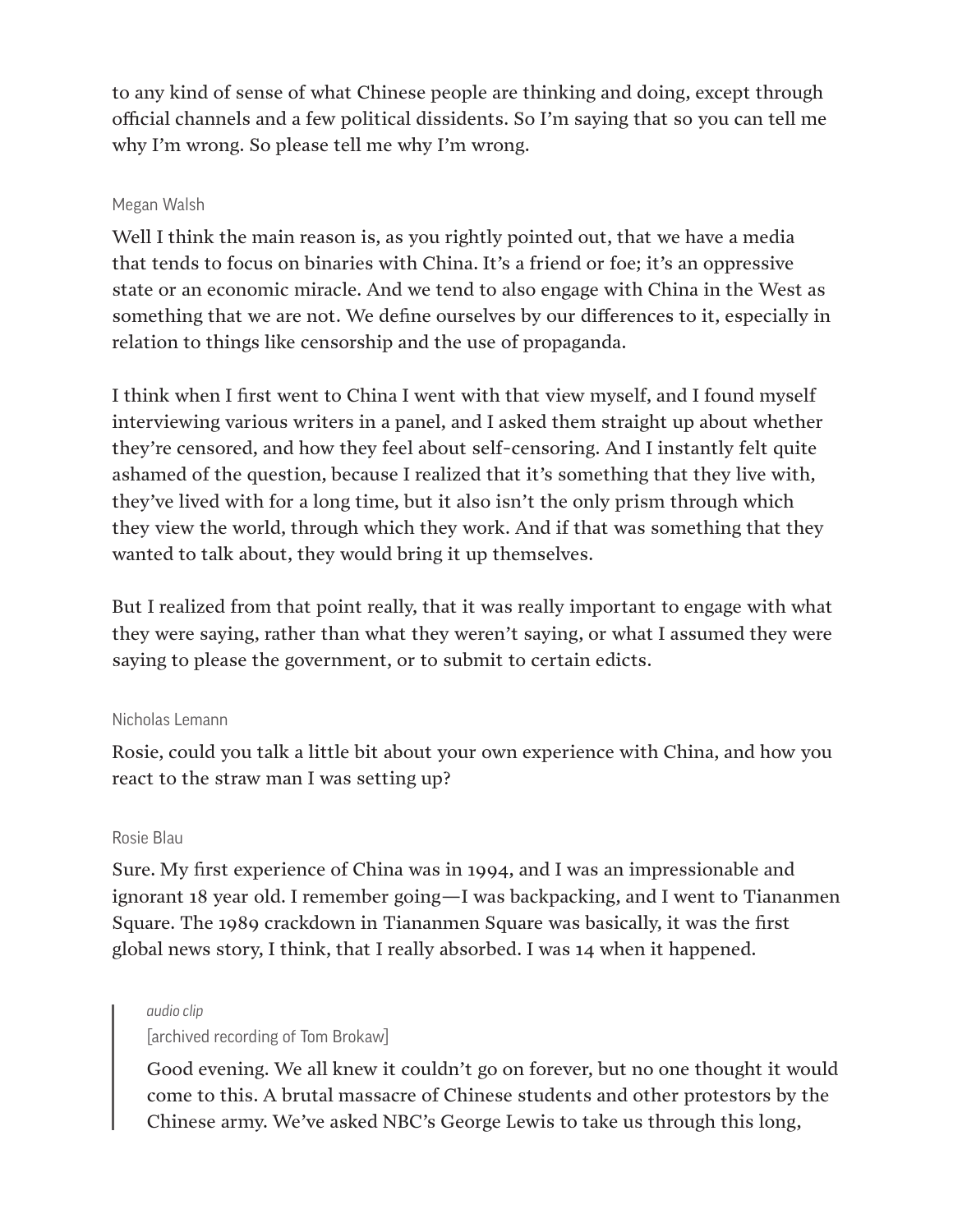# bloody battle.

[archived recording of George Lewis]

In the early morning hours of Sunday, armored personnel carriers began to advance on the square. There was a volley of tear gas, then without warning, the army opened up with bullets, firing indiscriminately at the crowd. [gunshots] One doctor estimated the number of dead at 500. The doctor said "my government has gone mad."

And then here I was, an 18 year old in Tiananmen Square, and there were all these people who were—this was the pre-iPhone, pre-camera age really. People were kind of buying Polaroids of themselves with their picture in Tiananmen Square.

And I remember going to see Mao and his mausoleum, and here we are seeing this kind of icon of communism. And then you come out the other end and there's a gift shop, and people are buying massage balls and playing cards and lots of different things. It was more that I was sort of confronted with my own stupidity. I realized I had no idea what questions to ask about China, that I had just assumed it was this kind of place, this thing that we'd been told by the government. And that actually, here was a billion-plus people living interesting, excited, sort of optimistic lives, or looking to the future and wondering about change. And that it was just much, much more complex and interesting and exciting and different than I'd thought.

And I do think that a lot of people don't ask questions about China, or like to see it as this monolith, because they simply just don't know what questions to ask. And I'm not blaming them for their ignorance, I just think it's a country that presents itself as a monolith, and then we in general, outside China know so little about it we also don't quite know how to unpick that monolith.

# Nicholas Lemann

Take us, Rosie, a little forward with your story. You've gone from an innocent and misinformed 18-year-old to being the extremely well informed 22-year-old that you are now. So how did you get there?

### Rosie Blau

I wish I was just 22. I would not say that I'm well informed. One of the things that's strange about China is that the more you know it, the more you realize you don't know it at all.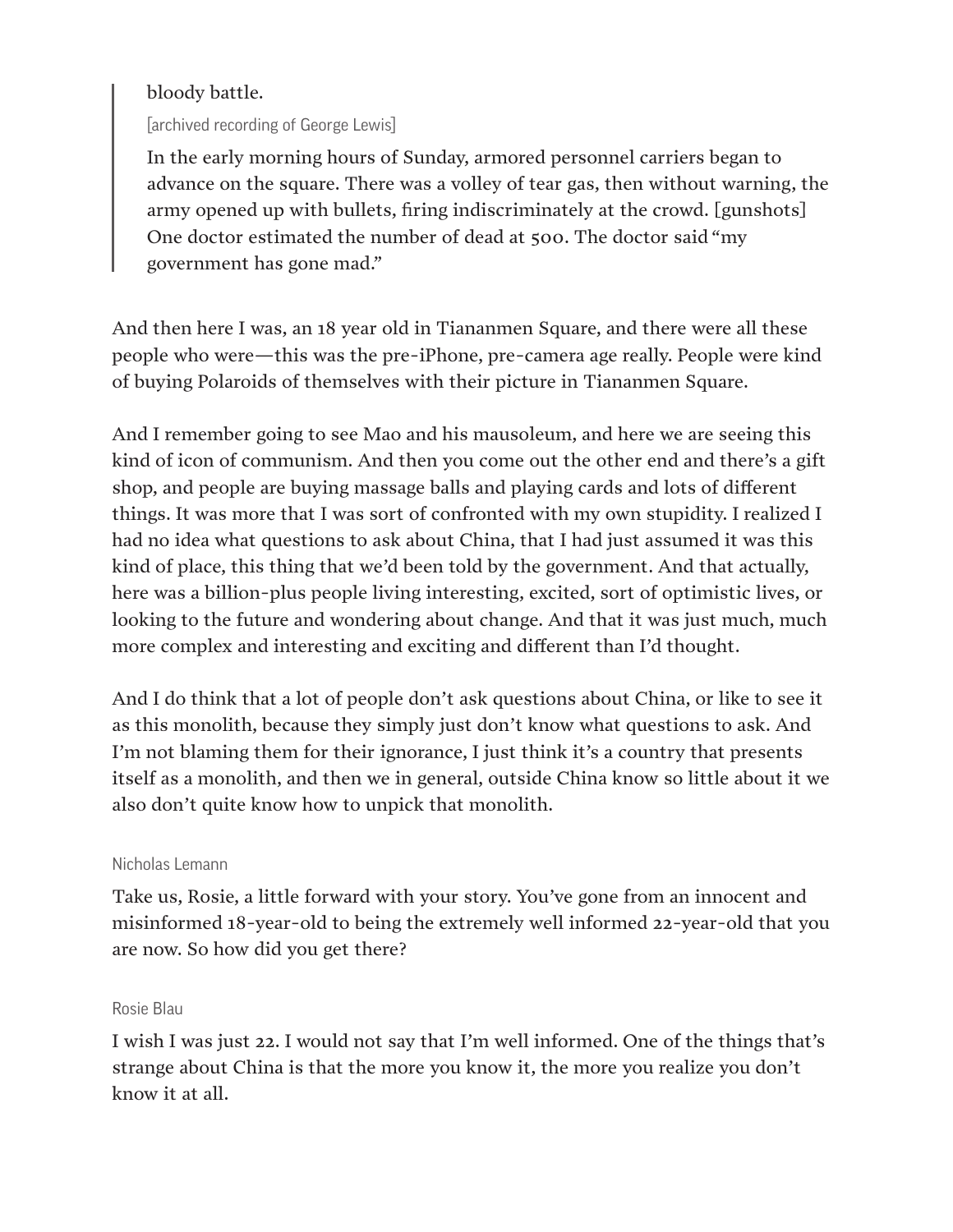But anyway, I attribute China to being one of the reasons I became a journalist. I just realized it was incredibly interesting to try and work out how people lived, why people lived as they did. Whether that was China or elsewhere, it was just really incredibly exciting to kind of look around and ask questions and be presented with things that you didn't understand.

And so I was very, very lucky, and I went back there as China correspondent for The Economist in 2014. And actually, some of those early impressions are important, and continue to be the case. Because actually these days, it's really really hard to talk to anyone—even as a journalist for an official news publication etcetera, it's very hard to talk to anyone. In government, it's very hard to talk to any officials. I mean, you do do it, but not a lot. And so actually, as a journalist, you also spend a lot of time talking to those people and realizing that there's all these different view points and all these different sides to China.

And so my experience as a journalist also kind of reflects, I think, what Megan is writing about in her book. Which is there are all these different voices, all these different view points, and it's a much more diverse place than we initially thought.

# Nicholas Lemann

Well, I'm a journalist, Rosie's a journalist, Megan's a journalist/critic. I know a fair number of fiction writers, so in a sense, I hope they're not listening, because they always say you cannot use fiction as evidence of what's going on in society; it's just a pure work of the imagination, and a work of art.

Okay, so I'm going to sort of break that rule, and say to the extent that you can read writing about what's going on in China, or writing about China—I think it's unfair to say as journalism, but as providing evidence about what Chinese life is like. Not what the Chinese government is doing, or what the Chinese government says is going on, but how ordinary people actually live. What do you learn, Megan?

### Megan Walsh

The importance of fiction in China is that it is a medium that is chosen very specifically and intentionally by writers, because speaking plainly, speaking in prose and nonfiction can get you into quite a lot of trouble if you are tackling taboo subjects, historical ideas that have been re-written, or treated as mutable anyway by the government.

But I also think fiction, in terms of understanding the experience of everyday life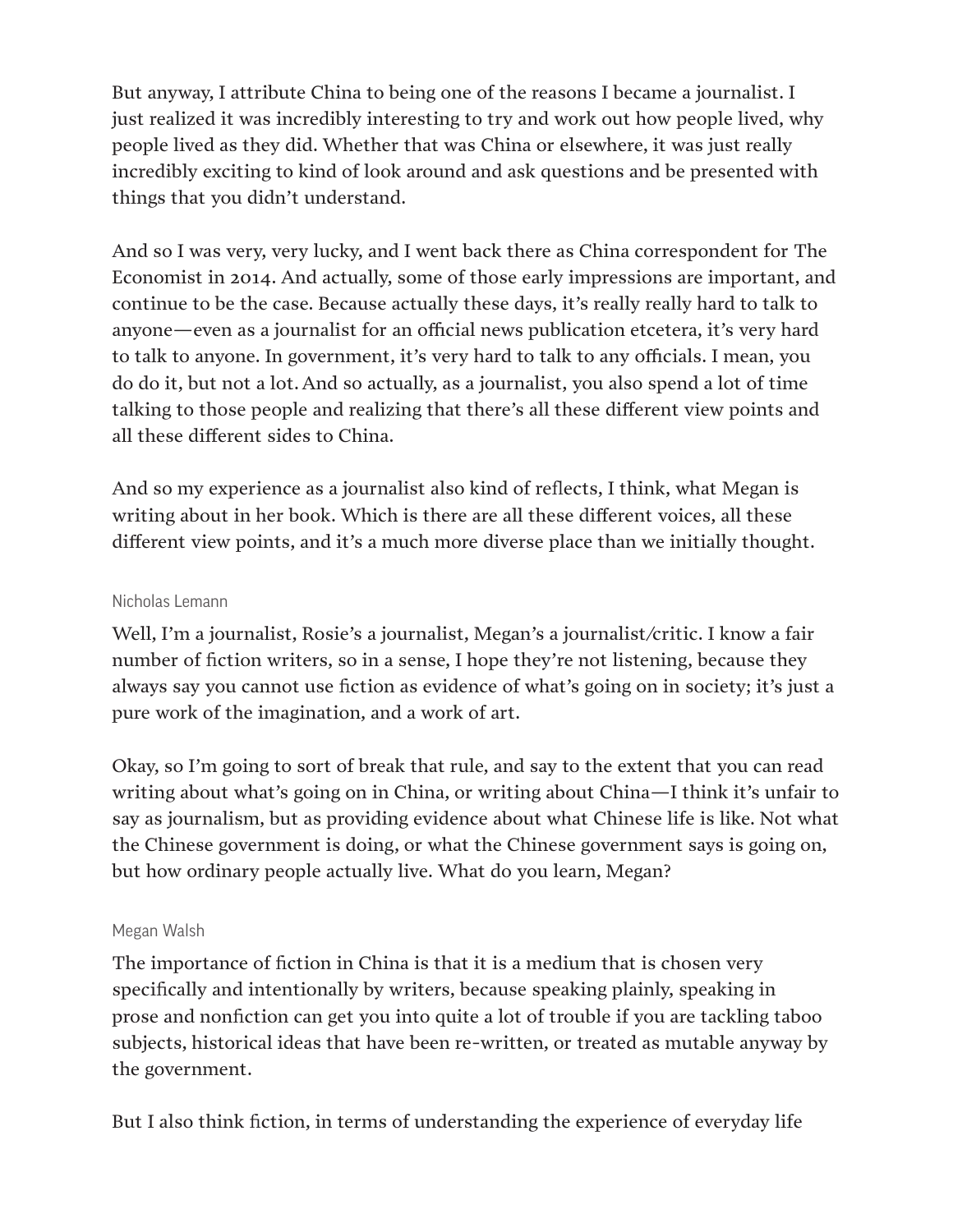in China, is the perfect medium everywhere. It's about understanding the process of living, it's about trying to figure out what it means to be alive. And that's why most Chinese writers have chosen that medium to do that. And if you engage with the very peculiar, and diverse, and sort of fascinating range of fiction that's being produced at the moment, you get a sense that there is no commonality of experience. There's no ethnic or national narrative. There are just individual voices who are trying to figure out how they feel about their past, and what is going on at the moment.

## Nicholas Lemann

If we're trying to use this writing to get a picture of China that isn't available in standard news, what would we see? There are kind of sociological and economic fault lines that we're familiar with: differences by generation, differences by geographical location, differences by class and education level. All those things. What are those fault lines in China that those of us who just read straight news don't see?

## Megan Walsh

One of the main things is a sort of generational divide between people who experienced life under Mao and those who didn't.

## *audio clip* [archived recording]

China's next generation: are they living up to their potential? Our panelists weigh-in on pros and cons of China's emerging youth culture.

And that tends to also be seen through the prism of the rural and urban divide that people who grew up under Mao also had an experience of growing up in the countryside, living in the countryside, which connected them in some to ways to the sort of agrarian structure of society before Mao.

And as a result, I think the experience of young people growing up in an urbanized China has been quite a difficult one. Primarily because it's not seen as difficult, and they have been really trying to figure out how to write, how to think about their lives, how to feel positive about them, when they feel like they've had it easy compared to their parents. And they're often told as much.

*audio clip* [archived recording]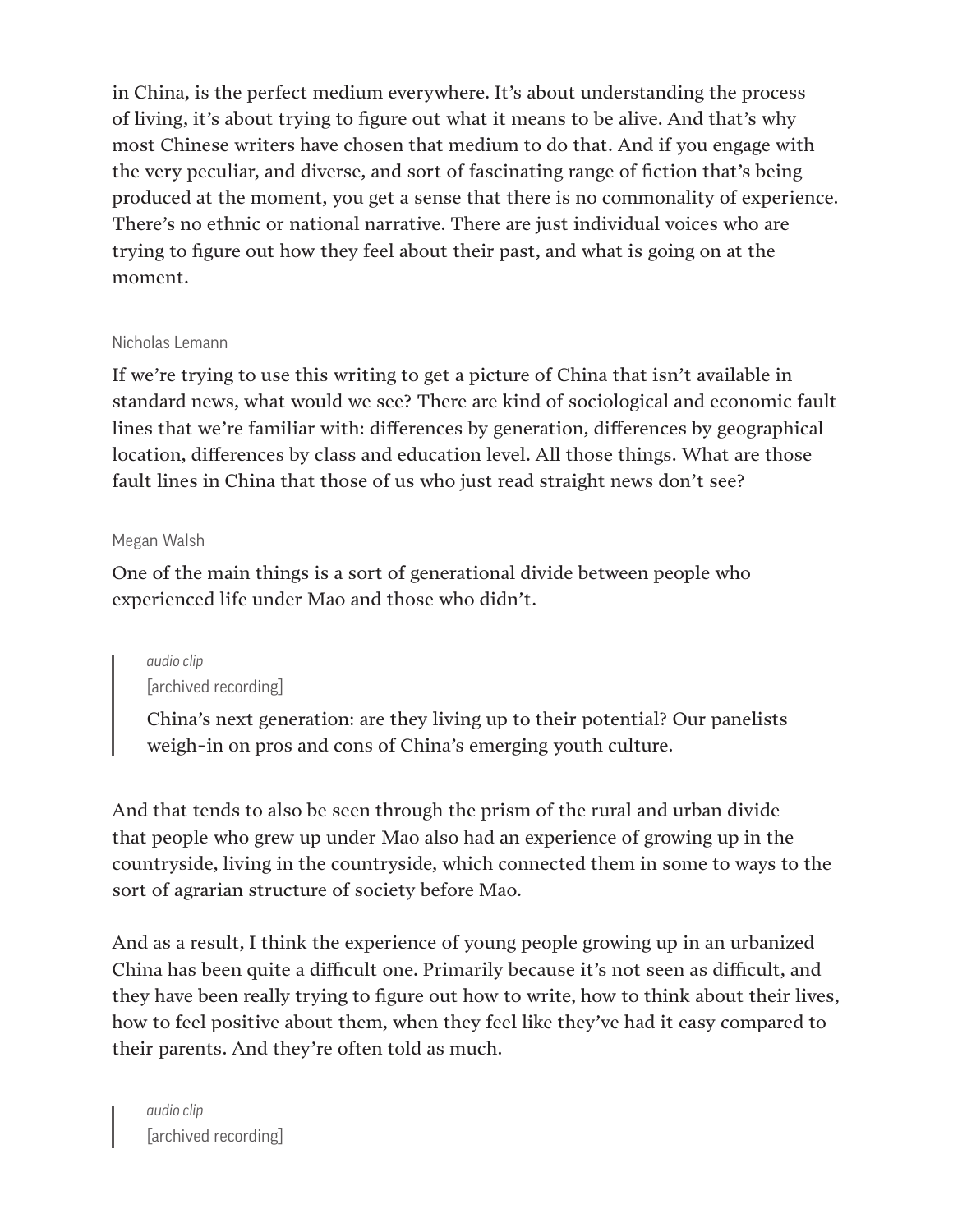The next generation of China's youngsters have reacted to our rapidly changing world. The recent catch phrase "becoming Buddha" roasts China's millennials for their lack of work ethic and ambition. There's no denying that they are enjoying a comfort and freedom unheard of to their parents.

And I think that's a particularly tricky fault line for a lot of people who are born after the 1970s. It's a fault line that they are thinking about a lot and trying to navigate, especially in their writing. I think theres—I mean, Rosie, you must know that. What other fault lines do you think there are?

# Rosie Blau

I think that's right. I mean, there is this sort of saying in China that it's a generation every seven years, or something, because change is so fast. And certainly when you're there you feel like you're watching change happen in front of you, even in kind of tiny things. It's just fascinating to see.

But one of the particular fault lines is with, as Megan says, with those who've experienced very rapid economic growth, and so in their lifetime seen this improvement in living standards. And then those who are born, say, post 1990s, when actually things were not bad already. This is the generation that's kind of reaping the benefits of economic reform. But they're not that grateful for it, because they didn't know anything different.

And I think those are—some of the writers that Megan writes about in her book are really quite young, and some would see as kind of quite frivolous, and unimportant. But those voices are so interesting, because those are the ones who are going to be dominant in society soon. And those are the people who are no longer so grateful to the Communist party. If we're looking to see fiction as a way to look at what happens in society, those are the people whose hopes and dreams are based on their own personal lives, as opposed to oh, will China be stronger, will China be this? And I think that we can see a lot in terms of people's optimism, and their hopes for themselves, and the smaller group around them in the fiction and in talking to people.

### Nicholas Lemann

This is a terribly unfair question, because we're talking about a large, large, large number of people, but if either or both of you could talk a little bit about the younger generation in China that you've been talking about. What are they worried about? What are they happy about? What kind of lifestyle choices are they making? What's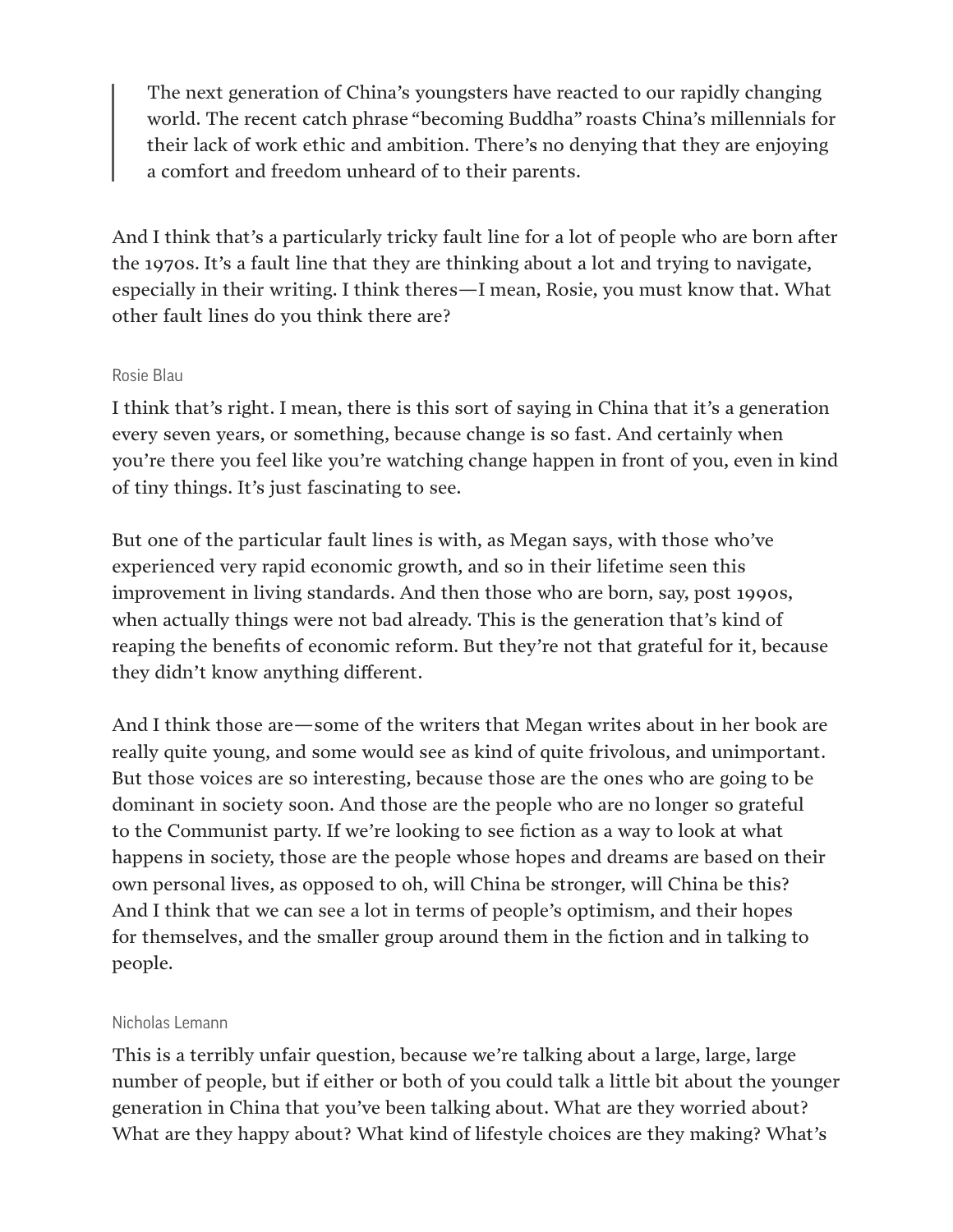younger generation culture like in China? Or if there's several subcultures, what are those?

# Megan Walsh

So I think there's a huge range now. I think in the early days of reform and opening up there was a sense that there was no youth culture to speak of, and young people were trying to make sense of how they felt about the future without much of a roadmap to do it.

I think now there's—we're 30 years on from a very restless three decades of, as Rosie says, of rapid economic change—there's the people who've done very well out of it, and there's the people who feel like they never made it, they fell behind, they didn't make the most of that opportunity.

And I think that that has created all sorts of cultural factions which are quite countercultural, and arguably quite exciting. Sort of grumpy comics and people who are just devoted to escaping real life and writing about fancies of being omnipotent super heroes and incredibly attractive love interests.

But it's also bled into quite tangible movements. There's one at the moment which most people have probably heard of called the "lying down" or tangping, where people really want to opt-out of the rate race. They are tired of the pressure put upon them to be a somebody, to be really successful. And that has come from their parents, as well as propaganda surrounding national rejuvenation.

# *audio clip* [archived recording]

Young people are talking about why work so hard? Why do we have to fight so hard within our system? Yes, this is a problem. This is a challenge. That is how to provide proper opportunities and fair opportunities to the young population. This is a huge challenge. Okay, this is the biggest challenge, bigger than the challenge of population and demographics.

And I think that's quite a worry for the government. And it's I think offering a sense of release for them.

### Rosie Blau

One of the things that's interesting, and both kind of sobering and exciting when you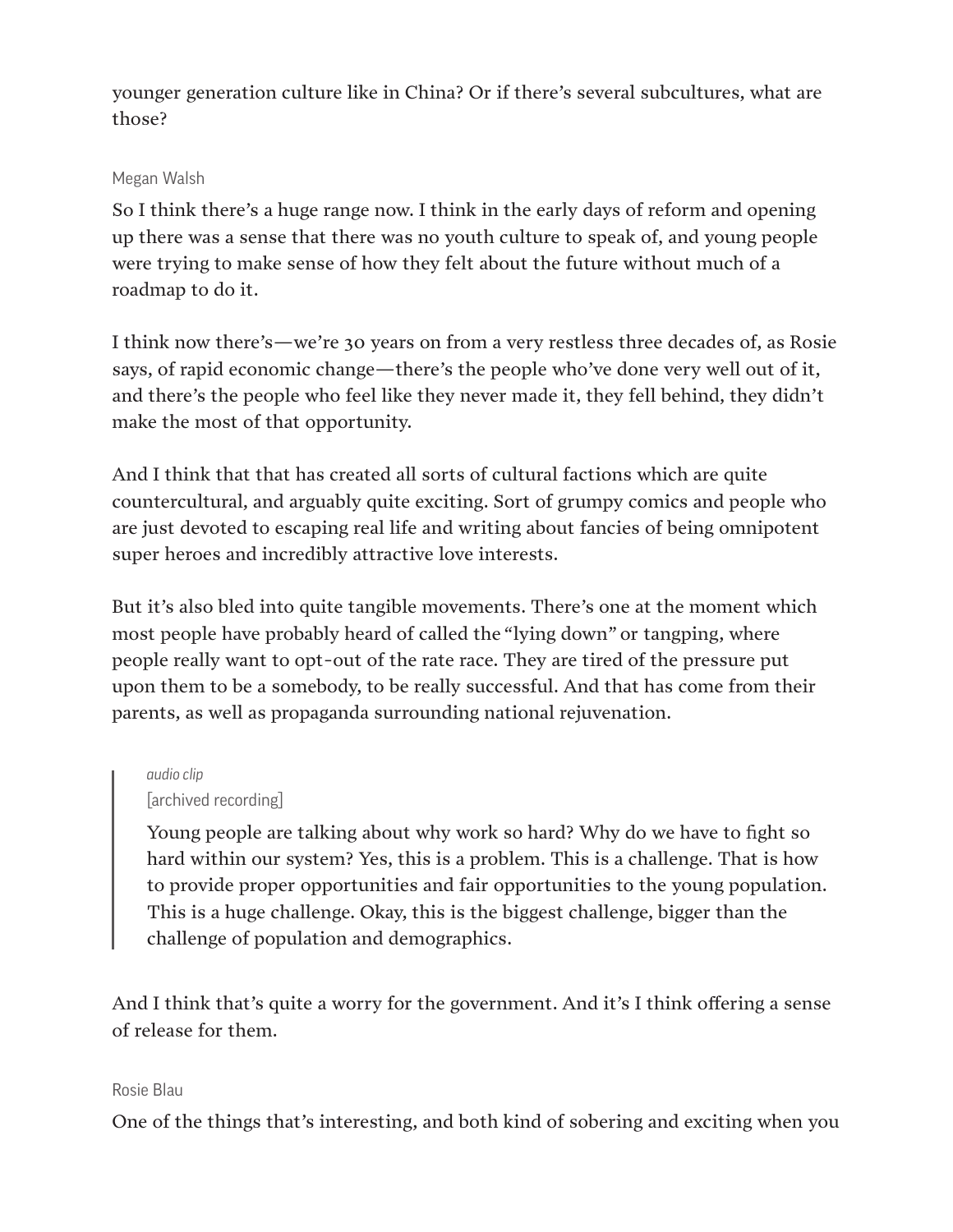ask people what they want in life, is that every often they'll tell you the same kind of thing that someone would tell you out on the street in London.

I remember meeting a Tibetan guy, he lived on the Tibetan Plateau, he'd never been outside his province, and I was like "If you could go anywhere, where would you go?" And he's like "Oh, I want to go to the Maldives." That was not the answer I expected. If we go there and think oh people are going to tell us that they want the vote, or they want democracy; they just don't. And they don't not say that because of censorship, it's just that's not forefront in people's minds.

So, often what you find is that people are talking about very similar hopes and dreams as you would get anywhere else. And some of the kind of big picture anxieties of the Chinese state are also not that different from anywhere else. This idea that things can keep on improving is no longer the case. In China, particular concerns are, say, pollution, or the education system, is it blocked up where you not enough people can get to the best universities or whatever.

There are particular concerns, but people no longer have this sense that their future—the future of their children will be better than there own lives. And so I think that's where you see things like this "lying down" movement in China, or people opting out of the traditional hopes and dreams.

But you also, I think—one of the things that's interesting in China is that you see very, very different expressions of youthful exuberance, and it's almost like everything is changing so fast. One summer, no one had tattoos, and then the next year when warm weather came around, suddenly you see that loads of people in Beijing have tattoos. And you sort of wonder, was there a message sent out saying it's okay now? Or you would suddenly see there would be a trend for people to wear this plastic mushroom flower in their hair, and suddenly, everyone's got this strange thing coming out of their hair.

These are tiny things, but to me, what they seemed to signify was that people in China, if we can generalize about such a thing, are still often—youth culture is still really shifting very, very fast. And it can change almost in the space of a couple of months. And people are finding different ways to express themselves, and don't necessarily know how.

And so, again, that kind of brings us back to something like literature, where in fiction you can often try out a mode of expression almost. And there are emotional truths in fiction that I think can be hard to express elsewhere.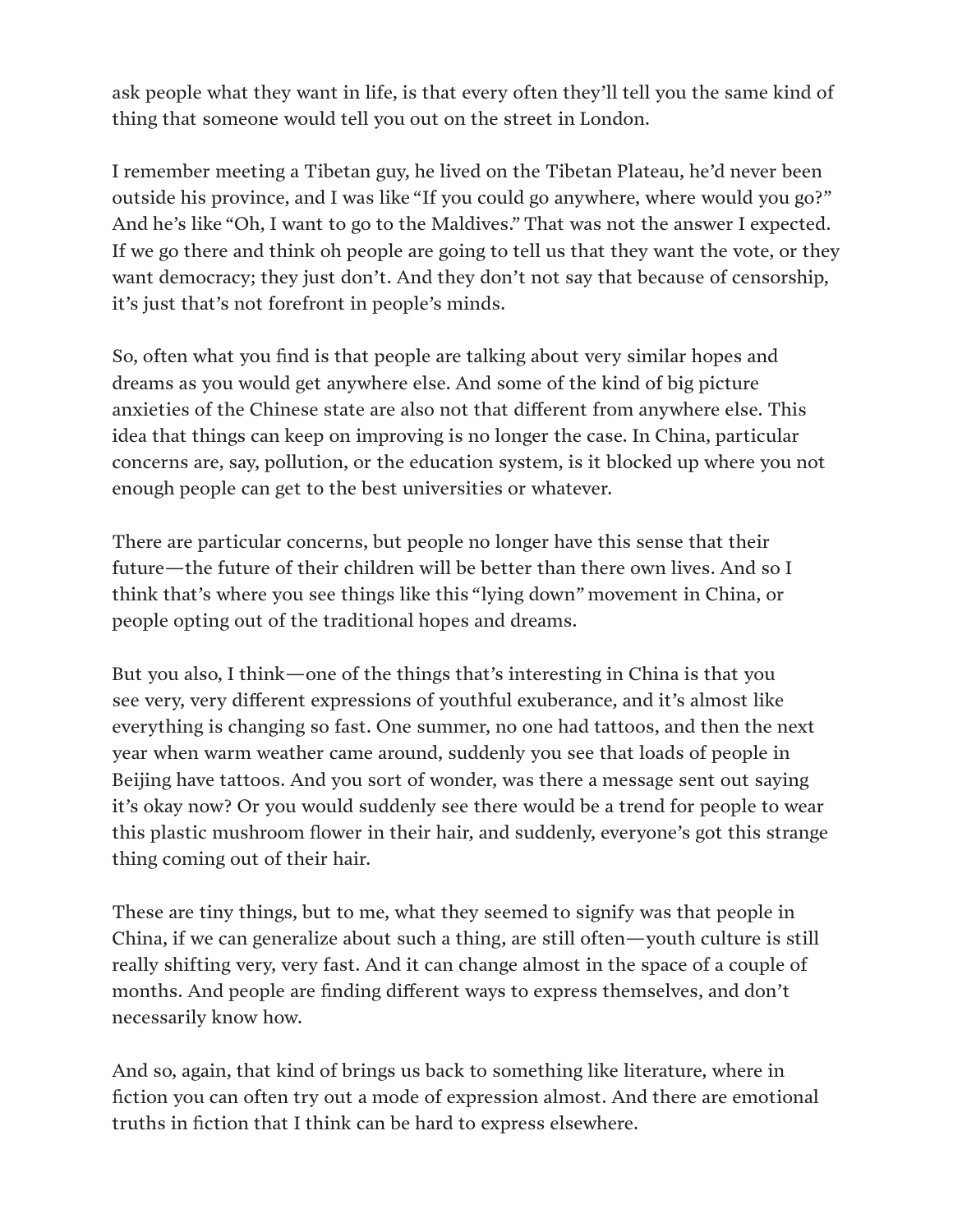### Nicholas Lemann

So this is a lead into a new topic, which is the media environment, or the information environment. And I'll divide this into a couple of sub categories. First of all, the people that we're now talking about, or we've been talking about; younger people in China. Are they receiving material from outside of China that shapes how they choose to dress, what their attitudes are, and so on?

## Megan Walsh

I can only really speak, I think, in terms of what they seem to be reading, and I think for a lot of the intellectually curious, of which there are many in China, they have access to all sorts of—they have access to everything they want to find. They read very widely. They're obsessed with translated fiction. And that does definitely shape how they are thinking and writing, and creating their own fictional universes I guess.

But as far as trends and fashions, I get the sense that there's been a slight shift in recent years, which is pegged to a degree of pride in being Chinese now, which doesn't need to default to the West, especially America, for its cultural influences. And I know the government has quite a big part to play in that in terms of programming of movies that are shown and things. But I get the sense that they are also really starting to take an interest in what young people themselves are creating, and what trends are being set in China itself. Would you agree with that, Rosie?

# Rosie Blau

Yeah, if you—people in China have access to a lot of influences, and media, and lots of different things from outside. They shop in Zara, they shop in H&M, so they're buying the same clothes. There's a lot that is very much in common. There are different expressions of it, and actually the further west you go, the less influence you see of Western culture, and that's partly a financial thing. It's that people aren't buying as as many clothes, and people aren't keeping up with trends and things.

The huge fakes industry, which we know about in China, you see people in very far-flung, very remote, very poor places wearing fake Chanel scarves. It's kind of fascinating, and interesting. And people who really want to, can also leap the Firewall, as it's known, the Chinese censorship of some internet sites, and read anything. It's certainly possible to do that from within China.

One of the movements that's interesting, that's being really pushed by the government is a movement towards wearing traditional clothes. Hanfu, which is this sort of—it's actually a made up uniform, but it's this sort of made up—the kind of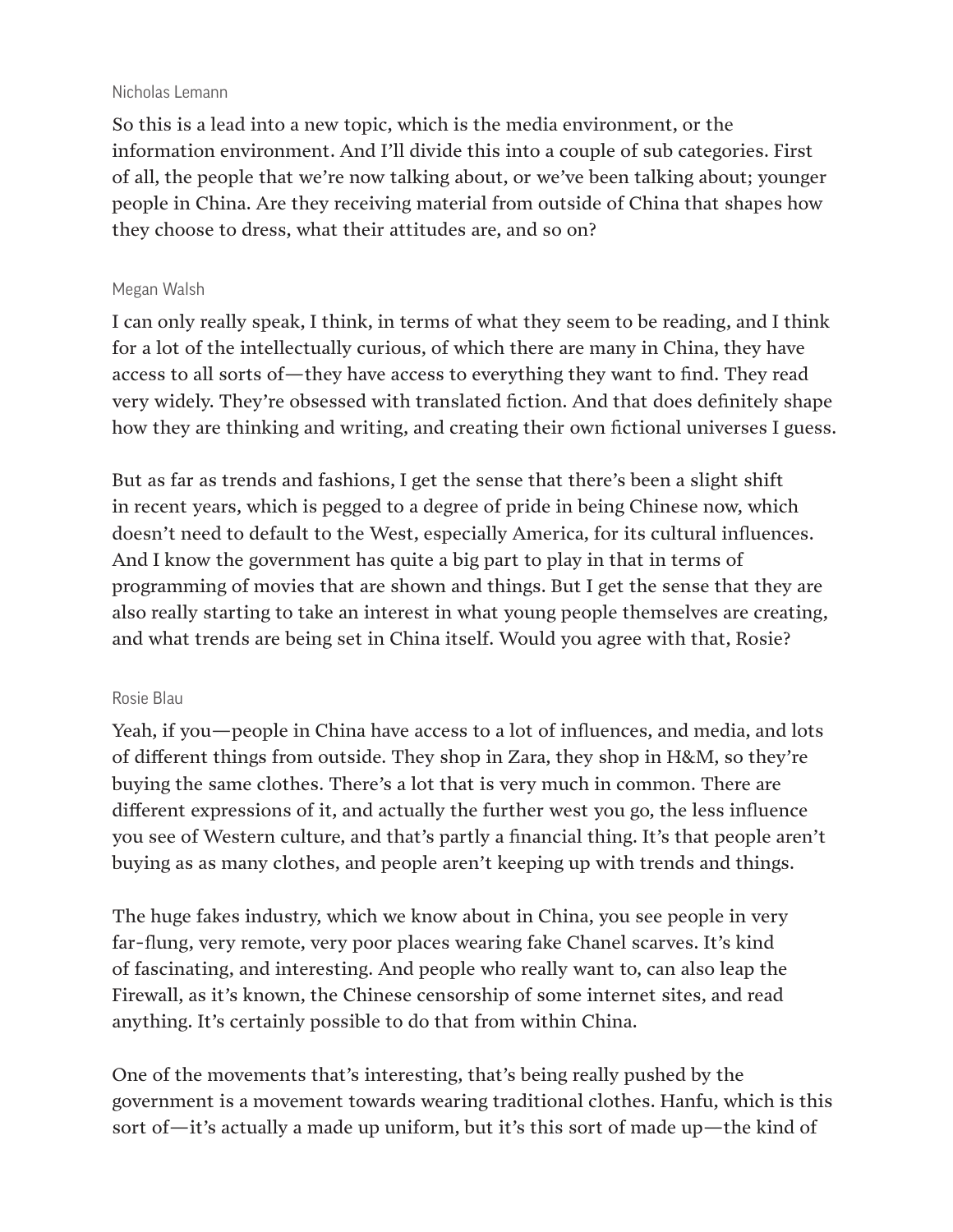traditional Chinese clothes that people have conceived of rather recently as Chinese clothes. And you see people—kids are sent to classes to learn about Confucianism and Confucius's teachings, and they'll be wearing mini versions of hanfu. And people are getting dressed in traditional clothes and things.

And part of that is being pushed by the government, because it's a bit scared of its own pop culture. It's got to push something, and so traditional culture seems like a safe thing to do.

But part of that is, as Megan says, also about a genuine kind of pride and patriotism and excitement about being Chinese and knowing that you want to consume something of your own. So, it's a nuanced picture, I think.

### Nicholas Lemann

We've been talking about Western produced, or outside produced culture penetrating into China. Then, as we see in Megan's book, there's a vast amount of Chinese culture. Does any of it penetrate the West, or leave China and influence our children and people like that?

## Megan Walsh

As far as I can tell, very little. And I think that goes back to what we were talking about at the beginning really. There's just a sense that people think that culture produced in China is going to be in some ways under the thumb of the government, and therefore not really worth engaging with. And I think the one area that seems to be changing is with Chinese online fiction, which are these sort of epic superhero fantasies with very distinctive Chinese characteristics.

### *[audio clip in Mandarin]*

But, they are increasingly being published in the West. There was one recently, which has just done very well on the New York Times bestseller list in its print form. I think we still haven't embraced the Chinese way of engaging with those books, which is to devour them on our mobile phone every day. We still like to have a printed copy to read them. But, as far as I can tell, that's the only thing that's really culturally penetrating the West at the moment. Although, I put my money on music, maybe. Pop groups.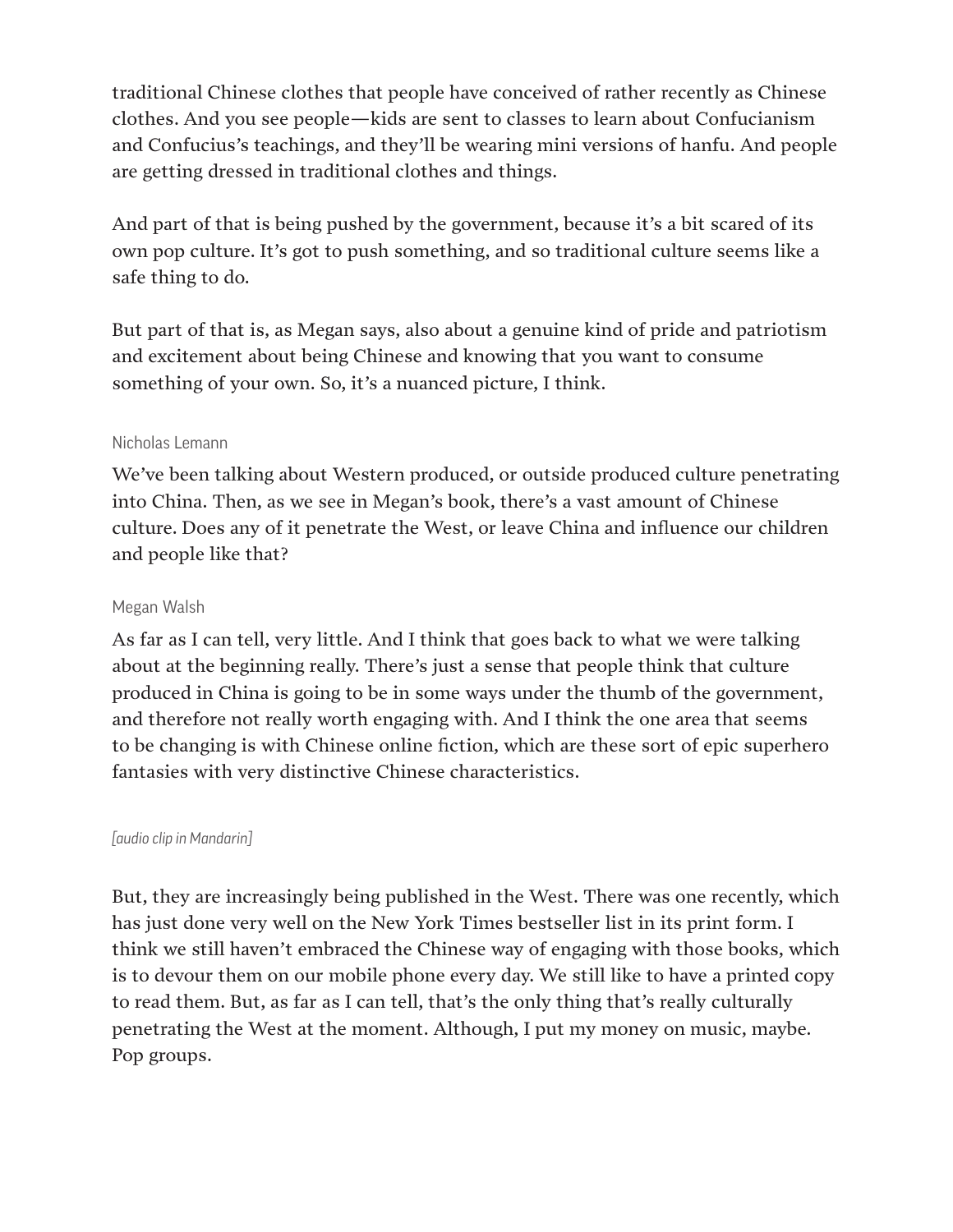### Nicholas Lemann

Yeah, I mean one of the things that's so original about your book is that very little of this material that you found out about and directed our attention to penetrates outside of China. So it all, as you're reading about it, comes across as fresh.

### Rosie Blau

One of the things that's striking talking to a lot of Chinese people who speak fantastically good English is that they've learned a lot of that through just watching endless episodes of Friends, or The Big Bang Theory, or whatever it is that they've found fun to watch they'll just keep on watching. It's absolutely amazing when you meet some people who speak so fluently and with such extraordinary American accents who turn out never to have left the country.

# *[audio clip from Friends]*

Joey: Alright, thanks, you're the best. Now listen, the last day of auditions is Thursday, okay, so I've got to get in there by Thursday, okay. Just remember Thursday. Thursday. Can you remember Thursday?

Chandler: Yeah, so Tuesday?

And I think China is struggling to produce anything like that. And that's partly because, coming back to the initial conversation about the government control of the culture industry, makes it hard to be as creatively brilliant as you want, if you're also being told that you must also come within certain confines of what the Communist party does and doesn't think is okay.

You've seen a bit more in film, but to me, often that's sort of almost kind of uberstereotyped. Kung Fu Panda, really? It's not necessarily a problem with the films themselves, but it's the image that they are projecting of China, to me, goes back to that monolith that we saw at the beginning. It's not really the kind of exciting, surprising, shocking diverse China that I encountered when I went there. So I think in general, China is still struggling to project a kind of exciting, appealing image of itself culturally that is distinct form the Chinese lanterns and Chinese New Year celebrations, and that sort of thing.

# Megan Walsh

Or, as we've said, the books that have been banned, which seem to be the other definition required for Western readers to want to read them. Or indeed films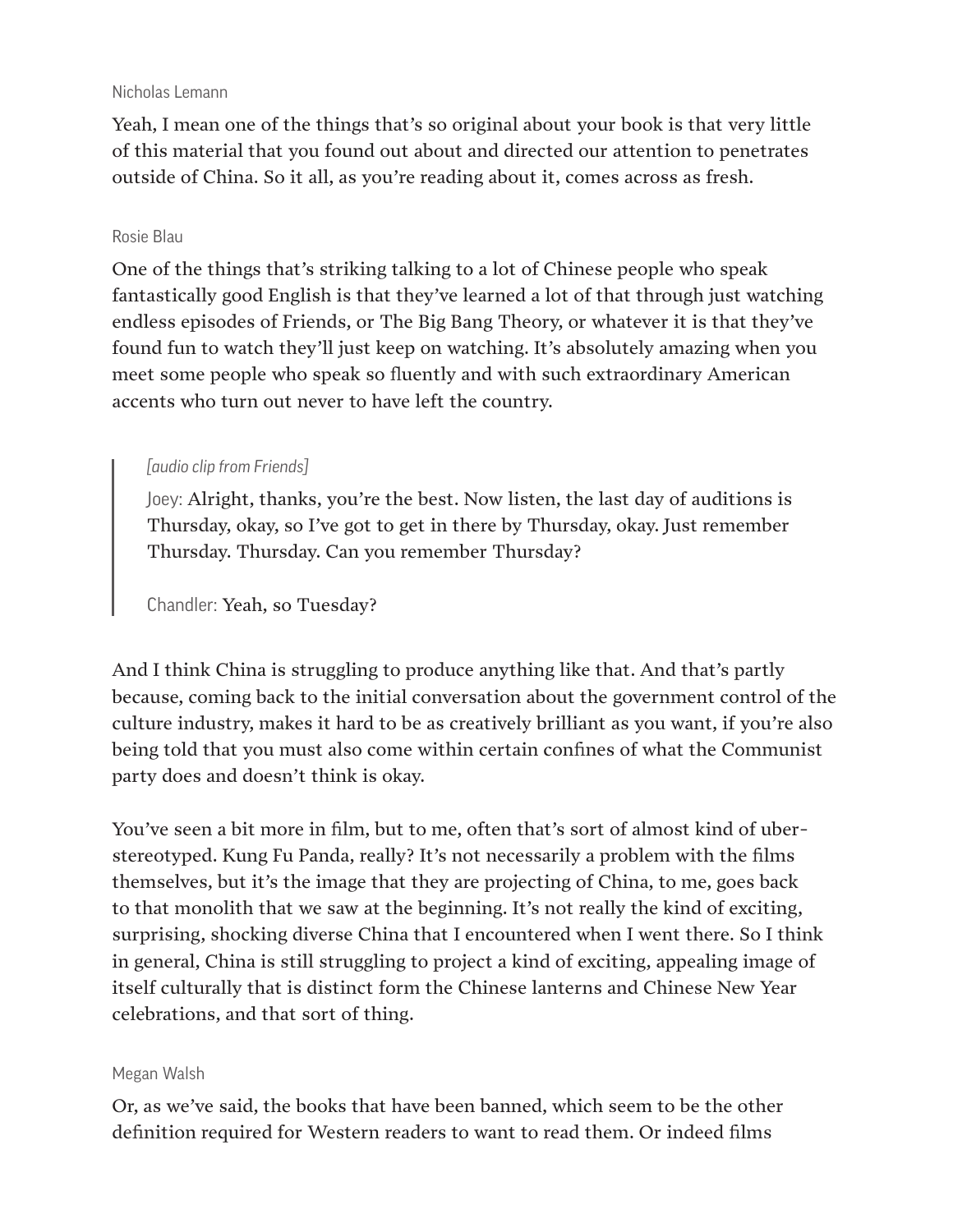which couldn't be shown in China. We have a huge appetite for that sort of culture. The stuff that's not allowed to be seen in China. But it doesn't mean there's much synergy between what Chinese people are reading and watching, and what we are reading and watching.

# Nicholas Lemann

I assume the answer to this is yes, but just to ask it—does China have a coterie of internet stars who run their own brand and studio from their house and have assembled vast audiences? And if that's true, what do we find out when we see these people's work that attracts such a big following?

## Megan Walsh

I think one of the earliest of these was actually a writer called Han Han, who was extremely combative and controversial at the time. He was I guess popular really about 10 years ago with a blog and some novels that he wrote.

#### *audio clip*

## [archived recording]

I think a true writer, an author, is one who needs to give the government headaches. It doesn't matter what type of government. In China, it's the Chinese government, and in America, it's the US government. It's all the same.

### Megan Walsh

What was really illuminating about him was he was very outspoken, very dismissive of the Chinese education system. He was one of the first people to show that you could not pass the Gaokao with flying colors and become a multi-millionaire.

I think what's been really interesting about his trajectory as a writer to a celebrity is that he is now just a professional celebrity, really. He races cars, makes movies which are pretty trashy, I think, and he has in a way set the model now for what the age of uber-celebrity is in China, which is about being more like an influencer really, rather than a cultural spokesperson or rebel.

### Nicholas Lemann

Right. That sounds pretty familiar, as a parent in the US, because I feel like I'm fighting our influencers all the time.

We have to wind-up this osession now. I urge everybody to tune into our third